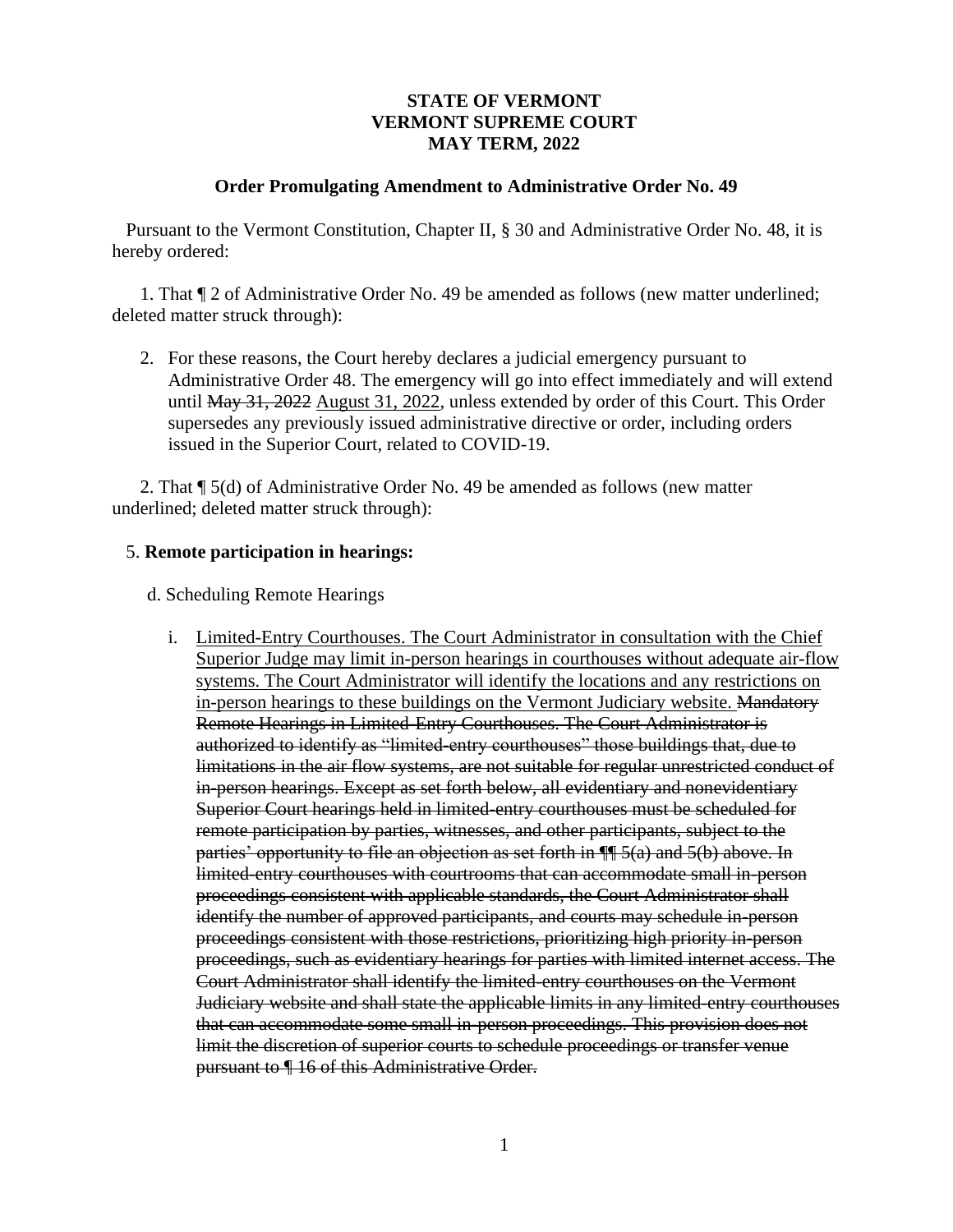ii. Remote Hearings Encouraged. In courthouses not subject to  $\P$  5(d)(i), superior courts should schedule hearings for remote participation to the extent reasonably possible given the nature of the hearing, the constraints of the above rules, the available technology, staffing availability, and participants' access to adequate means for remote participation.

3. That ¶ 7(b) of Administrative Order No. 49 be amended as follows (new matter underlined; deleted matter struck through):

### 7. **Access to Court Buildings:**

- b. Limited-Entry Courthouses: In those courthouses designated by the Court Administrator as limited-entry courthouses pursuant to  $\P$  5(d)(i), the Court Administrator in consultation with the Chief Superior Judge may implement policies to limit access by no persons, other than judicial officers, Judiciary employees, contractors, and volunteers on Judiciary business. The Court Administrator will identify the locations and any restrictions on in-person access to these buildings on the Vermont Judiciary website. , will be permitted to enter a courthouse except as follows:
	- i. Whether and how individuals seeking to file documents with the court or make payment into court in person may enter the courthouse for purposes of their court business will be determined by the Court Administrator on a courthouse specific basis. The Court Administrator will post the applicable limitations on the Judiciary website. In the case of courthouses to which the Court Administrator does not allow any entry pursuant to this subsection, the Court Administrator will establish alternative methods for accepting filings or payments at the courthouse door and will post those methods on the Judiciary website.
	- ii. Individuals who seek to enter for the purpose of participating in a hearing or other proceeding that has been scheduled for in-person participation will be permitted to enter. This includes parties, witnesses, lawyers and legal staff, guardians ad litem, interpreters, communications specialists, qualified mental health professionals, pretrial service coordinators, and crime victims and victim advocates. In relief-from-abuse and civil-stalking proceedings, each party may be accompanied by one support person, whether a domestic-violence advocate, family member, or friend.
	- iii. Individuals who are not participating in a hearing as described above will not be admitted for the purpose of observing a hearing except that members of the media with a permanent or one-time registration certificate pursuant to Administrative Order No. 46 may enter a courthouse for the purpose of covering a hearing if the media member's attendance will not cause the hearing to exceed the limit on the number of participants. While this order is in effect, no applications for new onetime registrations will be entertained. In cases in which media or members of the public are not authorized to enter the courthouse to observe proceedings that are otherwise open to the public, they may arrange to view or listen to the proceedings remotely by contacting the Court Administrator's designee, who shall be listed on the Judiciary website.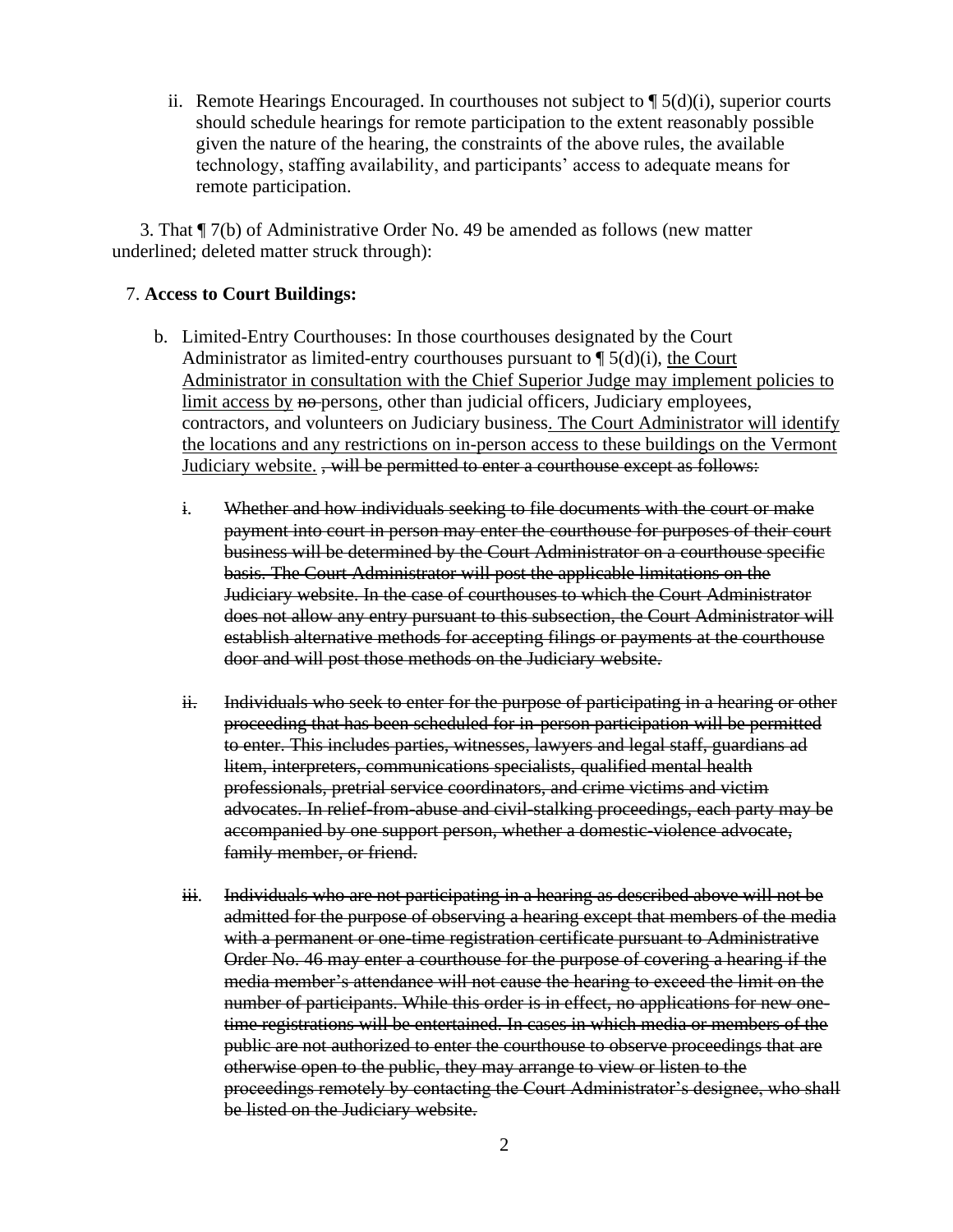4. That ¶ 15(c) of Administrative Order No. 49 be amended as follows (deleted matter struck through):

## 15. **Committees, Boards, and Commissions Established or Governed by Supreme Court Rules:**

- c. **Committee Meetings**: All in-person committee meetings are suspended. Committees are authorized to meet remotely, by telephone or video, and, where required pursuant to applicable rules, must take reasonable steps to facilitate public observation or participation. They are also authorized to conduct business by email. Notwithstanding any rule to the contrary, committees may act through remote means (video, telephone, email) without facilitating public observation where reasonably necessary to respond to urgent matters. In addition, assistance panels convened under Rule 4 of the Administrative Order 9 may continue to meet if participation is accomplished through video or audio means and not in person.
- 5. That ¶ 16 of Administrative Order No. 49 be deleted.
- 6. That ¶ 24 of Administrative Order No. 49 be deleted, effective June 20, 2022.
- 7. That the following Explanatory Note be added:

#### **Explanatory Note—May 9, 2022 Amendment**

Paragraph 2 is amended to extend the effective date of the Administrative Order until August 31, 2022. The Court will continue to respond to the changing situation by amending provisions of the order as necessary but anticipates that some portions will continue to be necessary due to the ongoing impacts of the pandemic.

The order amends  $\P$  5(d) and 7(b), concerning limited-entry courthouses. Some courthouses continue to operate with limited airflow systems and consequently are not able to accommodate unrestricted in-person access. The feasibility of having in-person hearings or in-person access will depend on many factors, including the availability of other mitigation measures. Under the amended provisions, the Court Administrator, in consultation with the Chief Superior Judge, may limit in-person hearings and access to buildings without sufficient air flow. The affected locations and any associated restrictions on in-person hearings and in-person access must be provided on the Vermont Judiciary website.

Paragraph ¶ 16 is deleted. This paragraph concerned venue and recognized the authority of the Chief Superior Judge under 4 V.S.A. § 37(b) to transfer venue when necessary. The Chief Superior Judge